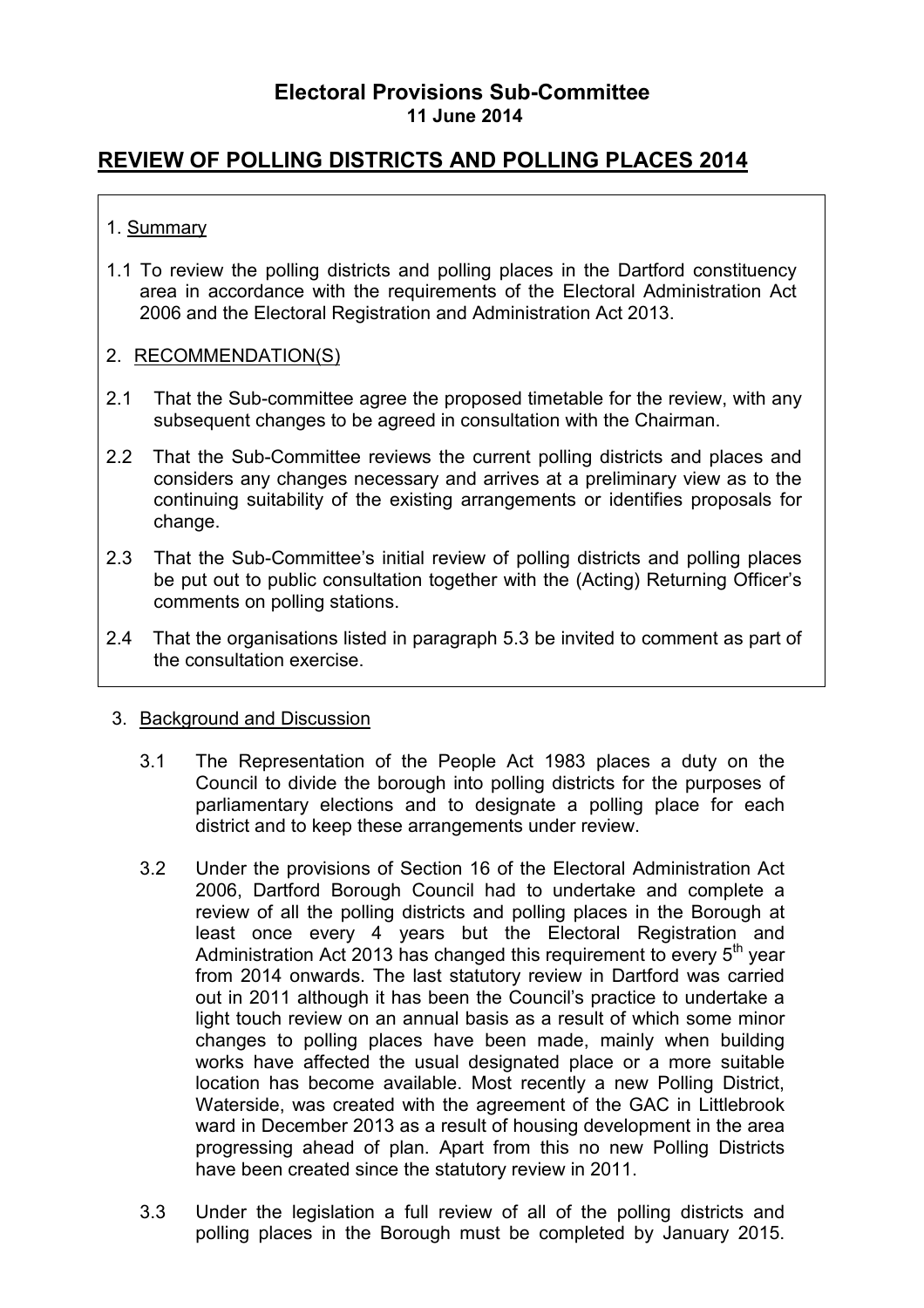However in practice the review must be completed sooner so that if any changes are identified these can be incorporated in the publication of the Annual Register of Electors which takes effect on 1 December 2014.

#### 4. The Requirements of the Review

- 4.1 The Sub-Committee can only consider the proposed polling districts and places as part of this review, as these are the responsibility of the local authority. The locations and provision of polling stations within each polling place remains the responsibility of the (Acting) Returning Officer.
- 4.2 The difference between a polling district, a polling place and a polling station is outlined below:

A **polling district** is a geographical sub-division of an electoral area, i.e. a UK Parliamentary constituency, a European Parliamentary electoral region, a ward or an electoral division.

A **polling place** is a geographical area in which a polling station is located. There is no legal definition of what a polling place is, the geographical area could be defined as tightly as a particular building or as widely as the entire polling district.

A **polling station** is the actual area where the process of voting takes place, and must be located within the polling place designated for the particular polling district.

- 4.3 In conducting the statutory review local authorities must follow the rules set out in legislation which are that:
	- The authority must publish the holding of the review by publishing a notice on its web site and in a conspicuous place in the borough;
	- The authority must consult the (Acting) Returning Officer on its proposals as they apply to existing polling districts and polling places or on any proposed changes;
	- The (Acting) Returning Officer must make representations to the authority which must include information as to the location of polling stations (existing or proposed) within polling places (existing or proposed);
	- The local authority must publish the (Acting) Returning Officer's representations within 30 calendar days of receipt;
	- The authority must seek representations from such persons as it thinks have particular expertise in relation to access to premises or facilities for persons who have different forms of disability. Such persons must have an opportunity to make representations and to comment on the (Acting) Returning Officer 's representations;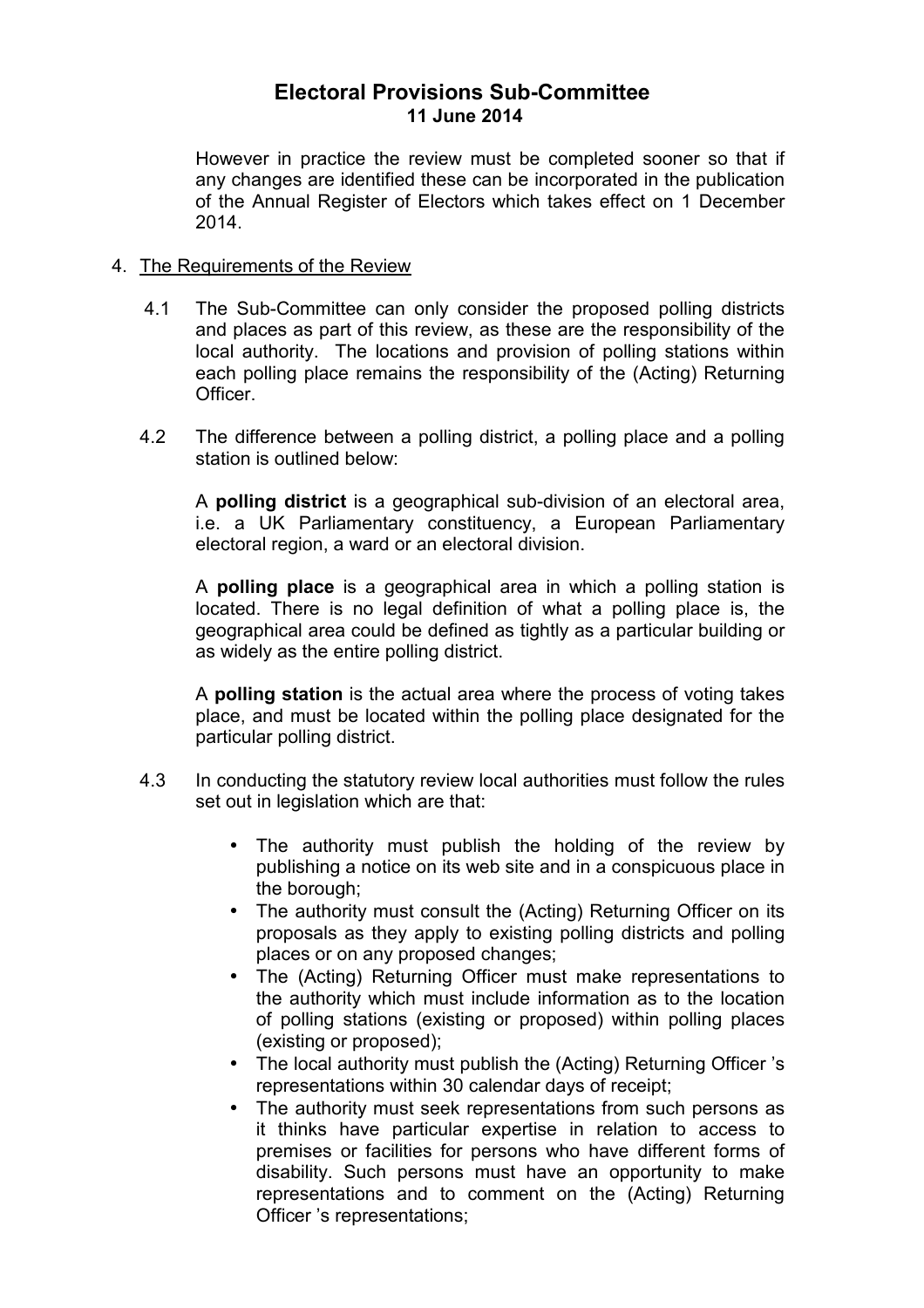- Any elector in a constituency situated in whole or in part in the authority's area may make representations;
- Representations made by any person in connection with a review of polling places may include proposals for specified alternative polling places;
- On completion of the review the authority must give reasons for its decisions in the review and publish such other information as is prescribed (this includes all documentation forming part of the review including any representations or returns made during the consultation exercise).

## 4.4 The Stages of the Review Process

There are 4 stages to the review

- Stage 1 Notification of the review (by means of publication of a notice on the council's web site and by display in at least one conspicuous place within the authority
- Stage 2- Administering the Review The local authority should undertake a preliminary review of the current polling districts and polling places with a view to establishing their suitability
- Stage 3 Consultation the consultation stage is for representations and comments on the existing and proposed arrangements for polling districts and places. There are two parts to this stage:
	- $\circ$  A compulsory submission from the (Acting) Returning Officer which must then be published by the local authority
	- o Any submissions from electors and other persons and bodies, including disability groups – these will be consulted on any proposals made by the Sub-committee and the (Acting) Returning Officer 's proposals
- Stage  $4$  Concluding the review After considering all of the representations the local authority must decide on the most appropriate polling districts and polling places. Once the local authority has agreed the proposals they must make details available to the public on the Council's web site and in at least one conspicuous place within the borough. All documents considered as part of the review, including any representations made, must also be published.

A proposed schedule for the review of Polling Places and Polling Districts is attached to this report at Appendix A for agreement. It should be noted that depending upon the response to the consultation and the impact of other pressures on Electoral Services during 2014 it may be necessary to finesse the timetable.

Following the completion of the review certain people may make representations to the Electoral Commission if they believe that the authority has failed to conduct a proper review which would be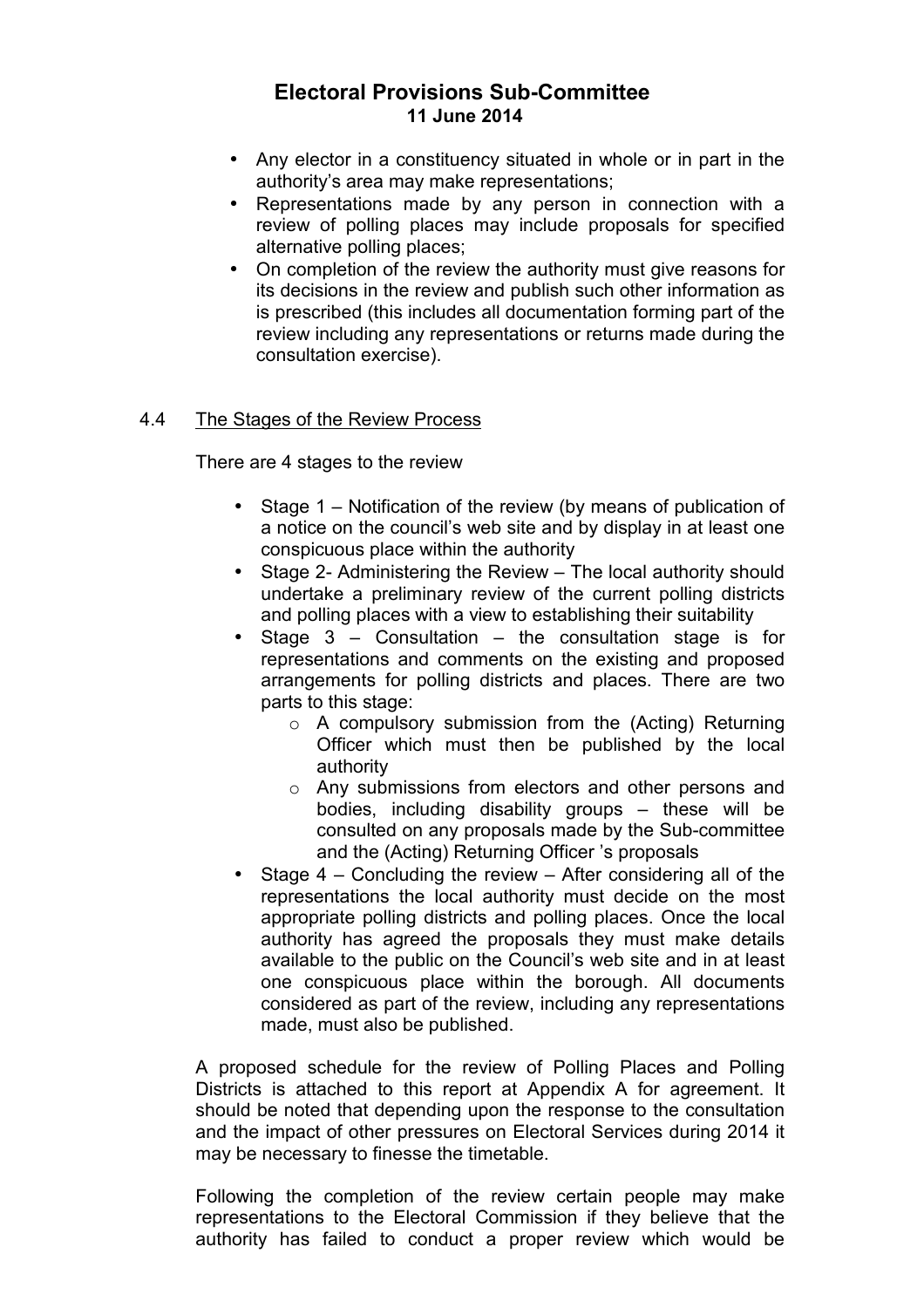considered by the Electoral Commission. The grounds for making representations are however limited.

#### 5. Preliminary Review of the Current Polling Districts and Polling Places

- 5.1 The notice of the intention to carry out a review has been published on the Council's web site and is on display at the Civic Centre and at Dartford library.
- 5.2 Officers have carried out a preliminary review of how well the current polling districts and polling places are meeting electoral requirements in the borough.
- 5.3 The current polling districts and polling places are set out at Appendix B to this report.
- 5.4 Appendix B not only describes the current polling districts and polling places in terms of the address and geographical location within each polling district but also sets out the number of electors allocated to each polling station (there is one polling station in each polling district) in 2011 and at 17 February 2014, when the last register of electors was published. The Electoral Commission Guidance recommends that there is a maximum of 2,500 electors allocated to a polling station. None of the current polling stations exceeds this maximum number and the Electoral Commission guideline fails to take into account the increasing number of electors who choose to vote by post and therefore do not visit the polling station. In any event all polling stations are staffed in accordance with the number of electors allocated to that station.
- 5.5 Whilst it is not anticipated that any station will exceed the 2,500 elector figure immediately it is recognised that the pace and scale of residential development in the borough is increasing and that this will eventually result in the need for change. However a review of Polling Districts and Polling Places is a limited tool. Once any polling station is allocated a significantly higher number of electors to take it above the 2,500 elector threshold it will be necessary to create additional polling stations and, because of the limit of one polling station per polling district, this would require the creation of an additional polling district in each case. The increase in building in particular areas could therefore result in a proliferation of polling stations and polling districts in certain localities where the real issue will become an imbalance between wards where electors are over-represented (having a smaller number of electors per Councillor) and wards where there is underrepresentation (where there is a larger number of electors per Councillor). This can only really be addressed by a review of warding which is a matter for the Boundary Commission. It is likely that the Boundary Commission will require this to be done at some stage in the near future. Given this, and the fact that the Council can undertake reviews of its polling districts and polling places at any time and not just during the statutory review, it is not proposed to make any significant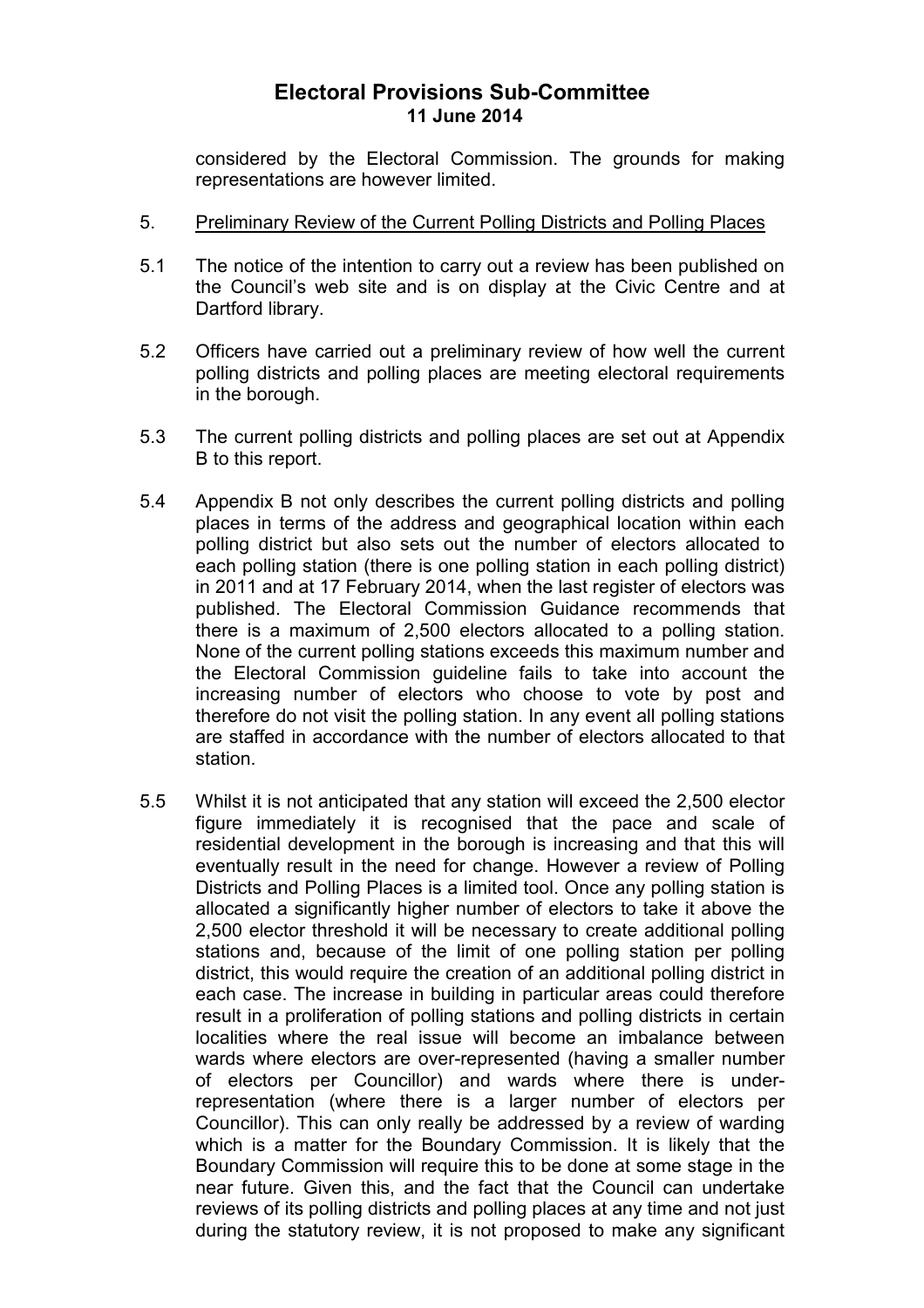changes to the current polling districts, polling places or polling stations at this time but to keep this under light touch review on an annual basis.

- 5.6 The (Acting) Returning Officer has been consulted and is in agreement with this approach.
- 5.7 In terms of the designation of polling places these can vary in the degree of prescription but the Council has in the past applied very narrow parameters, sometimes to the extent of naming a particular room in a building as the polling place. This has limited the options for the (Acting) Returning Officer in locating polling stations. In a number of cases where a polling place has been narrowly defined and is unavailable for use it has been necessary to ask the GAC to agree to a change of location, sometimes merely to another room in the same building. This can present problems given the relative infrequency of the holding of GAC meetings. For this reason it is proposed that some of the polling places are more broadly defined to allow a degree of flexibility to the (Acting) Returning Officer. It is suggested that the polling place be defined as a "zone" within 500 metres of the normal polling station location to allow for the movement of the polling station in case of non-availability or emergency. This should minimise the need to seek GAC agreement for minor changes of location.
- 5.8 The Sub-committee is asked to take a preliminary review of the current polling districts and polling places and on whether to define the polling places as a geographical zone within 500 metres of the existing polling station location.
- 6. The Public Consultation Process
- 6.1 Once the Sub-Committee has completed its initial review of polling districts and polling places, the results must be made available to the public for consultation. It is proposed that the Sub-committee's initial review be put out to consultation together with the (Acting) Returning Officer 's comments on polling stations.
- 6.2 The information will be made available at the Civic Centre, at Dartford Library and on the Council's web site (www.dartford.gov.uk). Responses are invited by 8 August 2014.
- 6.3 Whilst it is open to any elector to respond to the consultation it is proposed to ask the organisations listed below to comment on the proposals.
	- Local Political Parties (including all members of the Council)
	- Member of Parliament
	- Town and Parish Councils in Dartford
	- Sevenoaks District Council
	- Children with Disabilities Team
	- Paediatric Physiotherapist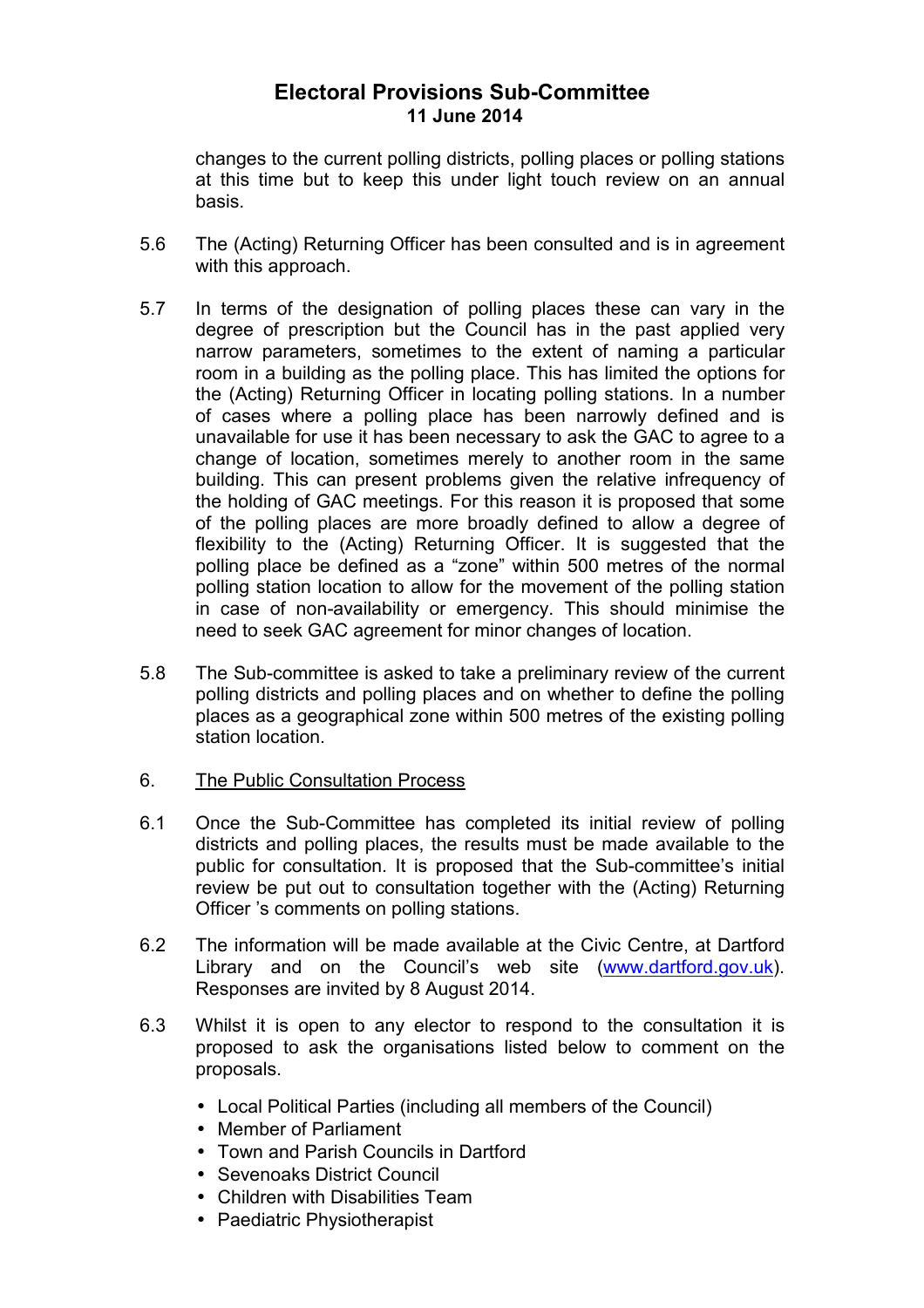- DGSMYourChoice
- Family Action
- D.I.A.L. NW Kent (Disablement Information & Advice Lines)
- The Parents Consortium
- Age UK North West Kent
- Kent Association for the Disabled
- Ellenor Lions Hospice
- KASBAH, The Kent Association for Spina Bifida & Hydrocephalus
- Simon Paul Foundation
- Gravesend Epilespy Network
- HomeStart North West Kent
- North West Kent Racial Equality Council
- Residents Forum

These organisations will be contacted and invited to comment using the SNAP on-line consultation tool, although it will be open to any consultee to respond by email or by post if they prefer.

- 6.4 The review guidance states that it is important to consult with those who have experience of assessing access for persons with different disabilities. The Council also asks its Presiding Officers to carry out an assessment of each polling station following every election which includes the suitability of the station in terms of disabled access and wider accessibility. Presiding Officers were asked to assess the suitability of their polling stations during the recent European elections and no significant issues were reported.
- 6.5 Concerns were however raised during the European elections about two of the polling stations. A candidate raised significant concerns about the apparent lack of disabled access to the Methodist Church Hall in Ship Lane (Sutton-at-Hone Polling District (MB)) as he had been unable to access the station in his motorised disabled buggy. Upon inspection it became clear that the entrance in use on the day would not have been accessible for a large motorised buggy but that if the main entrance to the Church hall had been used this would have allowed full disabled access. It is therefore recommended that the polling place and polling station remain unchanged but that the main entrance to the Church Hall should be open during all future elections.
- 6.6 Concerns have also been raised by a small number of residents about the use of a temporary mobile unit in New Barn West Polling District (IC). This is located at the junction of Nuthatch and Shearwater and has attracted complaints from three neighbouring properties since the location of the portacabin was moved approximately 20 feet to the right of its original location further along Nuthatch at the insistence of Kent Highways before the Police and Crime Commissioner elections in November 2012. This re-siting has resulted in the same complaints at both the Kent County Council and the European Parliamentary elections. These concerns were reported to the last meeting of the Sub-committee in November 2013. A local resident had suggested an alternative location, the junction of Pescot Avenue and New Barn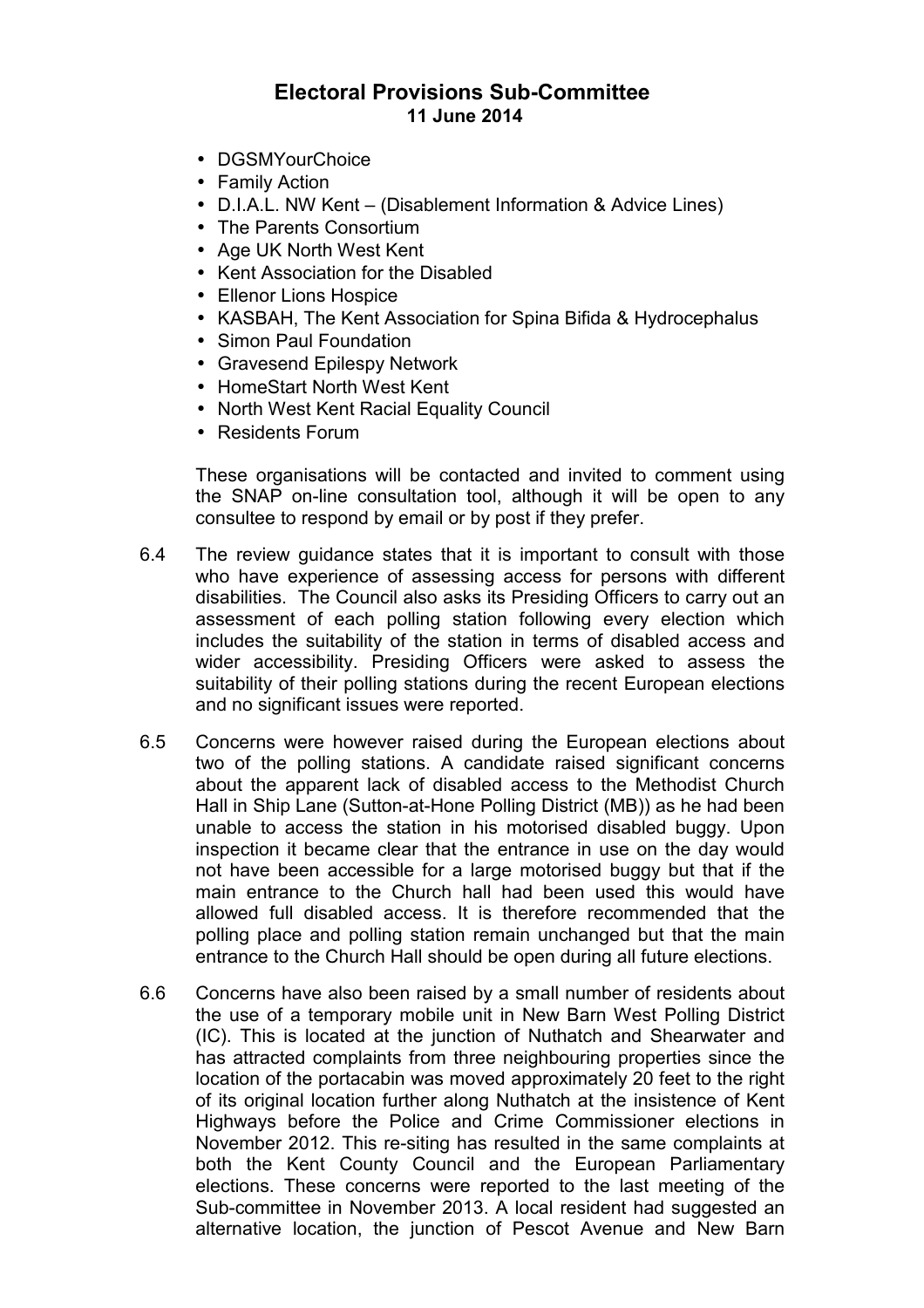Road, but this is not felt to be a suitable location as the grass verge on the junction has a heavy camber, New Barn Road is a busy thoroughfare with limited parking and there would also be issues with providing a power supply and disabled access. Officers visited the site and toured the polling district to see whether there were any potential alternatives but have been unable to find any other suitable location in the polling district. For this reason it is recommended that the existing location continues to be used due to the lack of a suitable alternative location.

## 7. Next Steps

- 7.1 Once the public consultation process has been completed the responses to that exercise will need to be collated and assessed. They will be presented to a further meeting of the Sub-committee so that the Sub-committee can formulate its final proposals for recommendation to the General Assembly of the Council. It is hoped to submit these final recommendations to the GAC in October. Any changes would then need to be incorporated into the Annual Register of Electors which will be published following the canvass to take effect from 1 December 2014.
- 8. Appendices

Appendix A – Proposed timetable for the Review.

Appendix B – Current Polling Districts and Polling Places

## BACKGROUND PAPERS

| Documents consulted                     | Date /<br>File Ref | <b>Report Author</b>       | Section and<br>Directorate | Exempt<br>Information<br>Category |
|-----------------------------------------|--------------------|----------------------------|----------------------------|-----------------------------------|
| <b>Electoral Commission</b><br>Guidance |                    | A Twyman<br>(01322) 343430 | Member<br><b>Services</b>  | N/A                               |

Review of Polling Districts and Polling Places Agendas, Minutes and Working Papers 2011